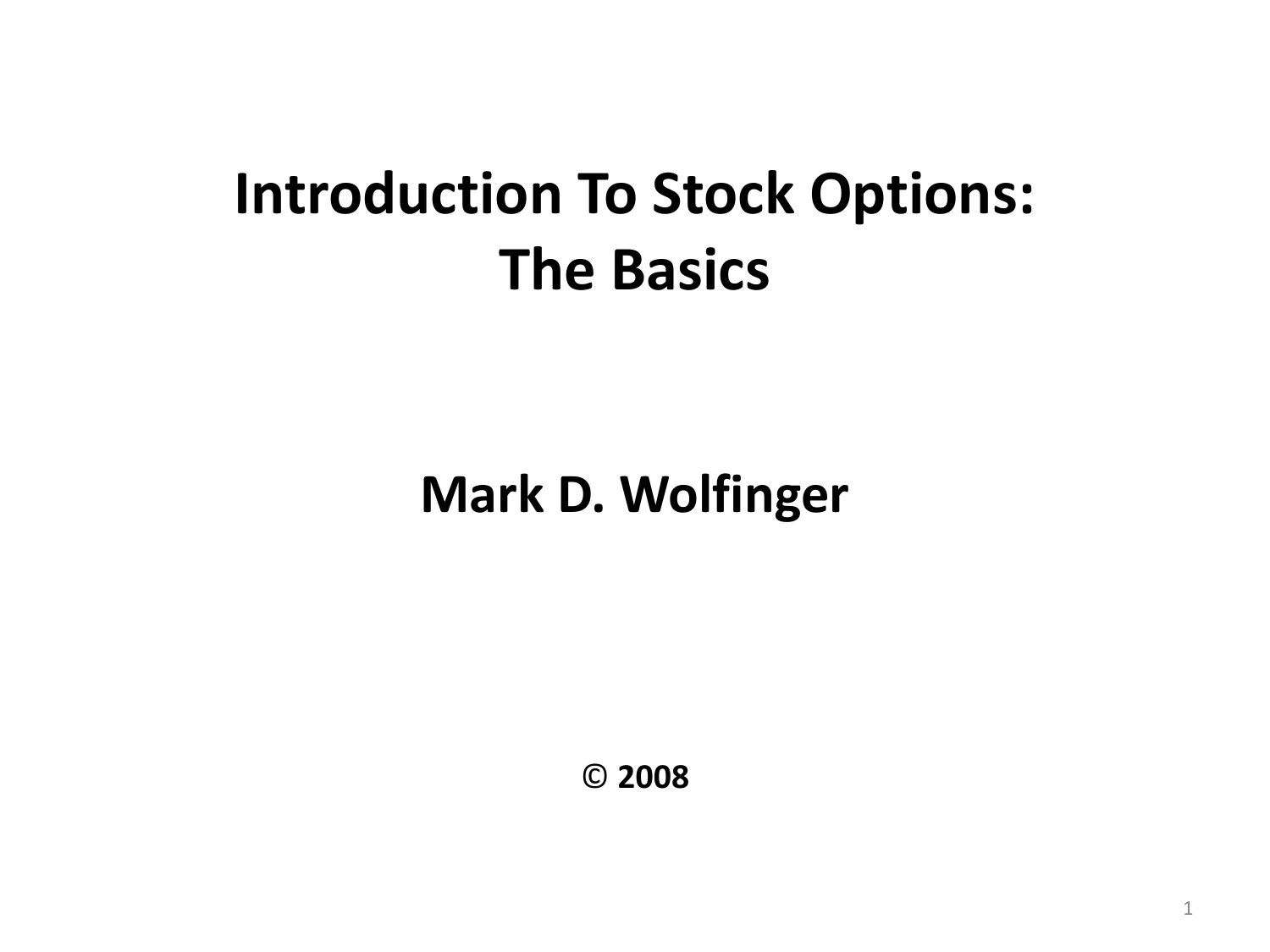#### **Table of Contents**

Introduction Chapter 1. What is an Option? Chapter 2. How Does an Option Work? Chapter 3. Stock Options Chapter 4. Getting Started Chapter 5. Option Books Chapter 6. Trading Chapter 7. Option Strategies Chapter 8. Conclusion Glossary

Read my blog, written for rookies: [http://blog.mdwoptions.com/options\\_for\\_rookies/](http://blog.mdwoptions.com/options_for_rookies/)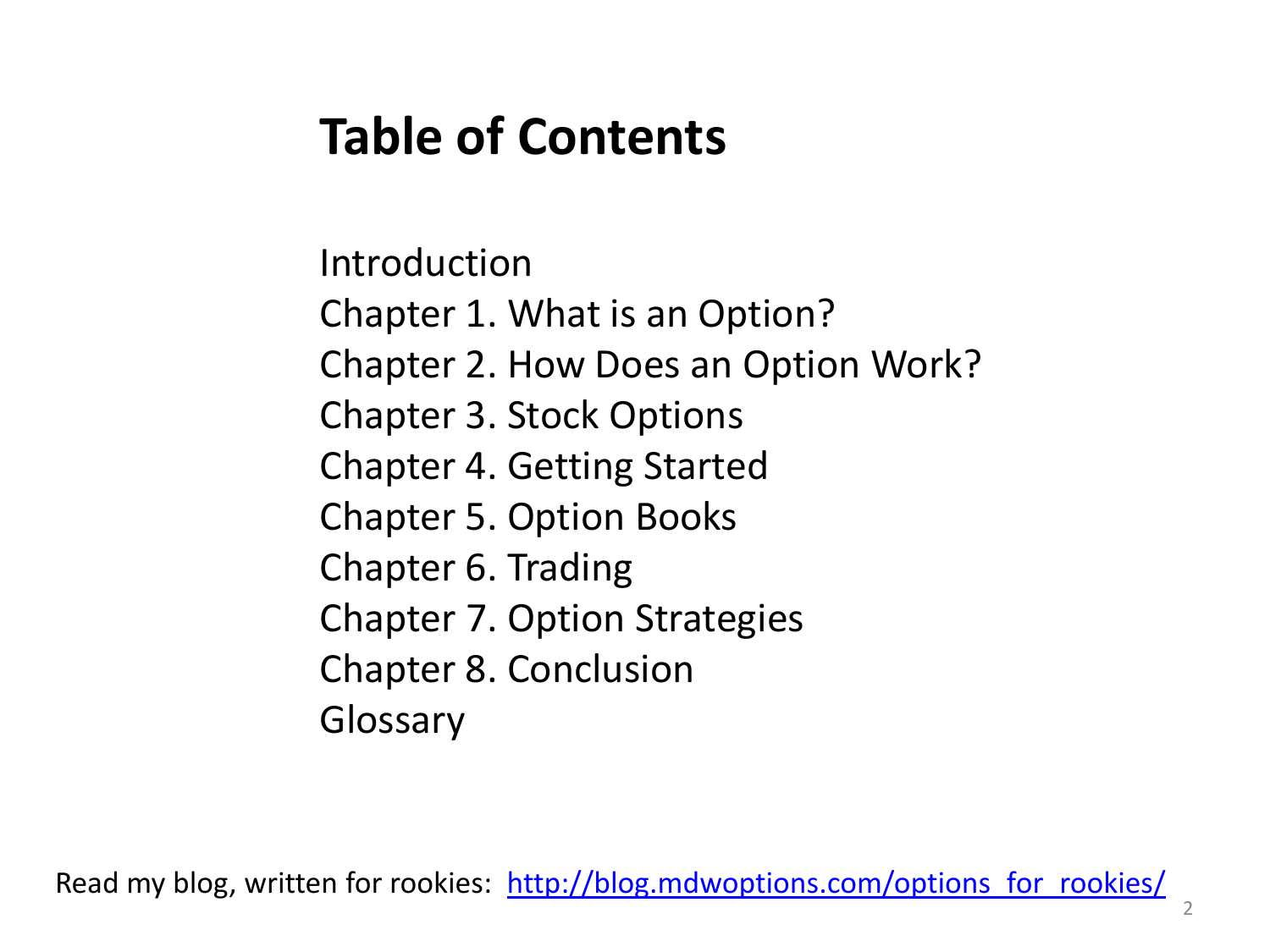This is a free eBook. You may distribute it to anyone.

Additional copies are available: [http://www.mdwoptions.com/TheBasics.pdf](http://www.mdwoptions.com/freebook2.pdf)

**Disclaimer:** The information presented in this eBook is for educational purposes only. I neither make nor suggest any specific recommendations for investment. Examples are for illustrative purposes only, and serve to show what may happen in a specific situation. Conservative investment strategies improve your chances of earning a profit, but losses can still occur.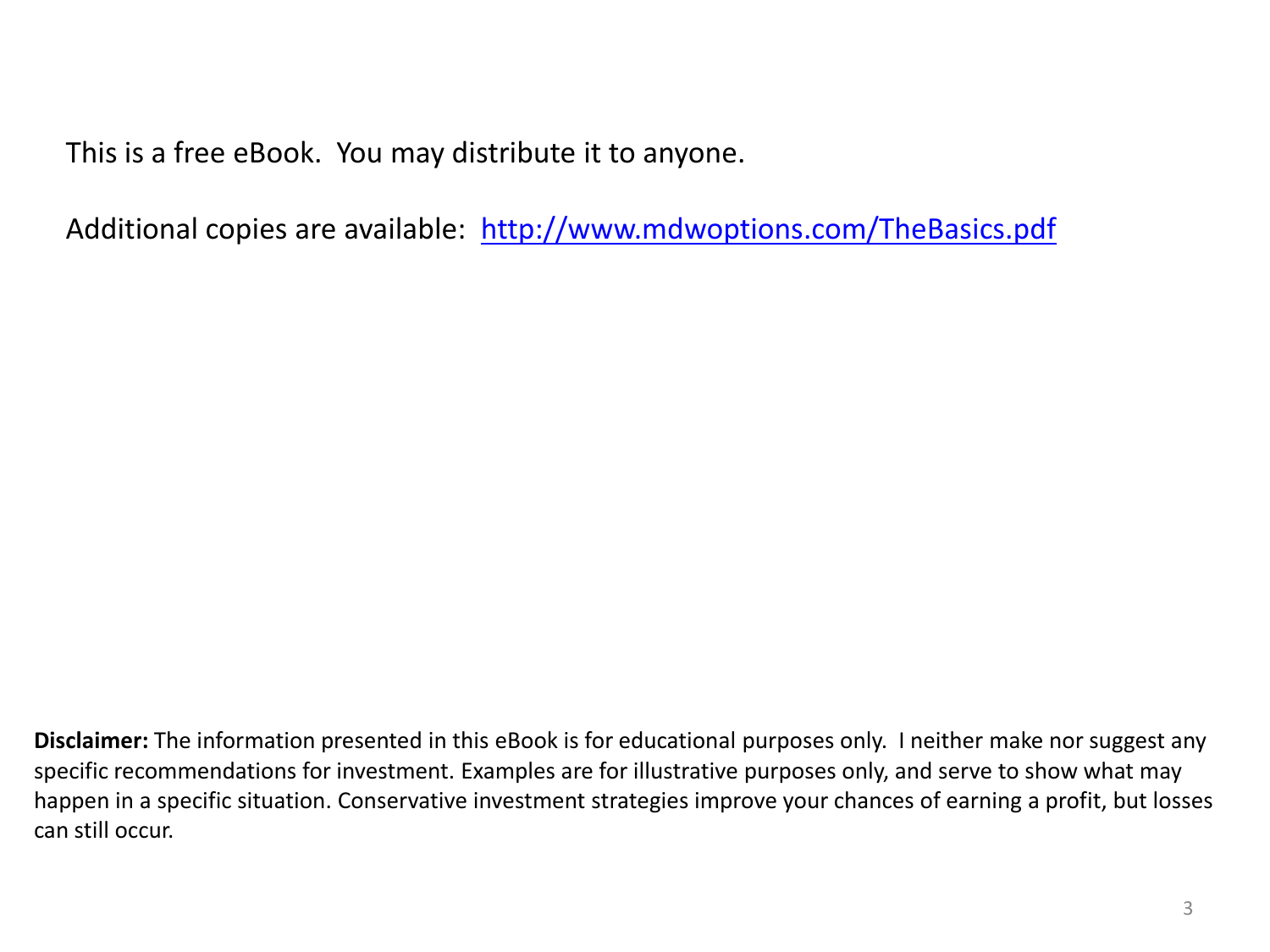# Introduction

This eBook is intended to give you a taste of the world of stock options. There's enough information for you to decide if you truly want to learn more. If the answer is "yes" links to additional information are provided.

The language of options is introduced, but words that are new to you are kept to a minimum. These new words are in bold the first time they appear. For those interested in learning additional option terminology, a larger glossary is available [here.](http://www.mdwoptions.com/GlossaryBook.html)

Your study of this subject can be as simple or complex as you desire. The purpose of this booklet is to provide the most basic introduction, and everything is at an introductory level.

Let's get started.

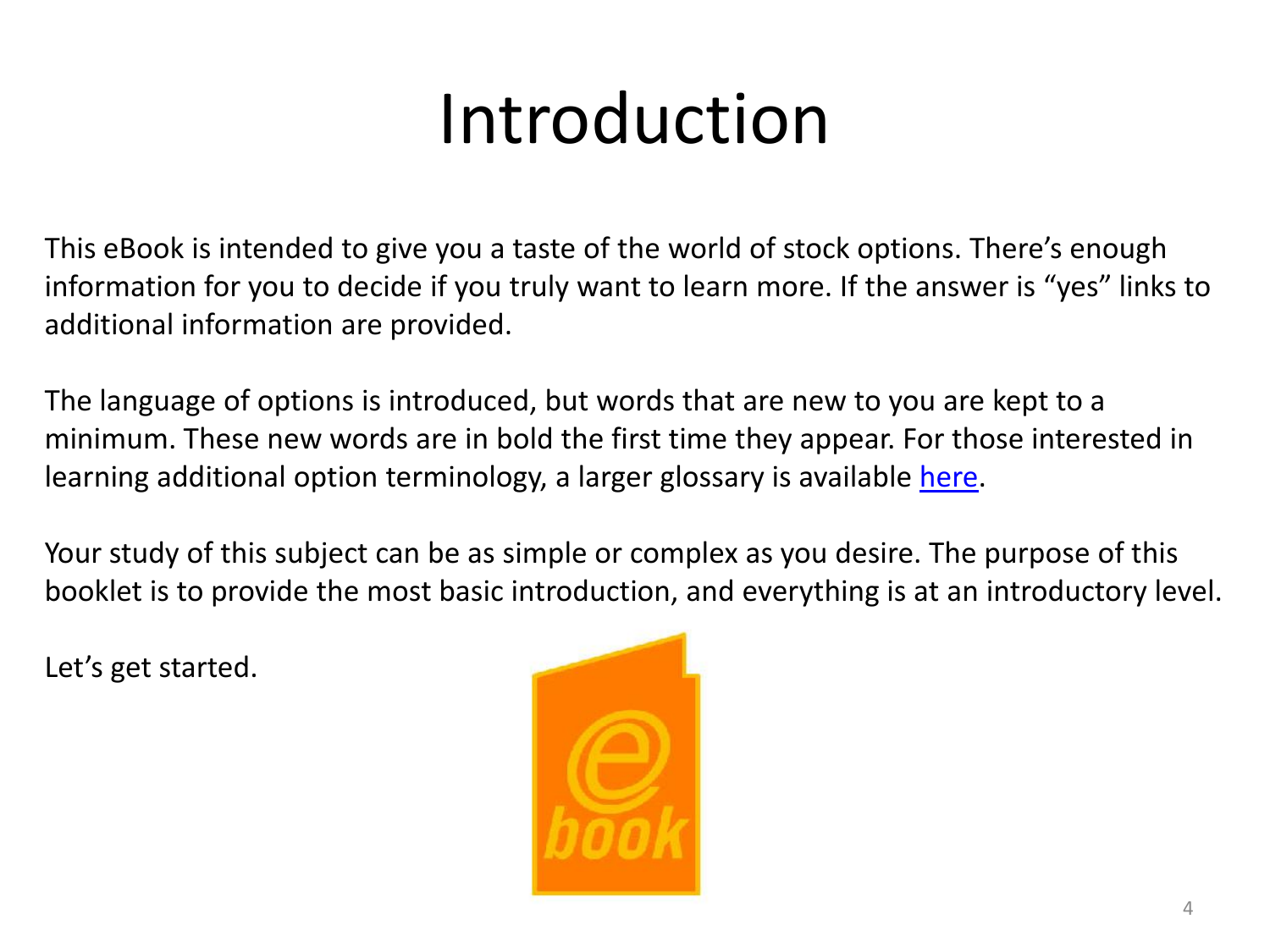#### **Chapter 1 What is An Option?**

An option is an agreement, or a contract, between 2 people: The buyer and the seller.

The price paid for the option is the **premium**.

There are 2 types of options: **calls and puts**.

A call is the right to buy (and a put is the right to sell):

- A specific item (the **underlying** asset).
- At a specific price (the **strike price**).
- For a specific time (until **expiration**).

That is all there is to an option. It's not complicated.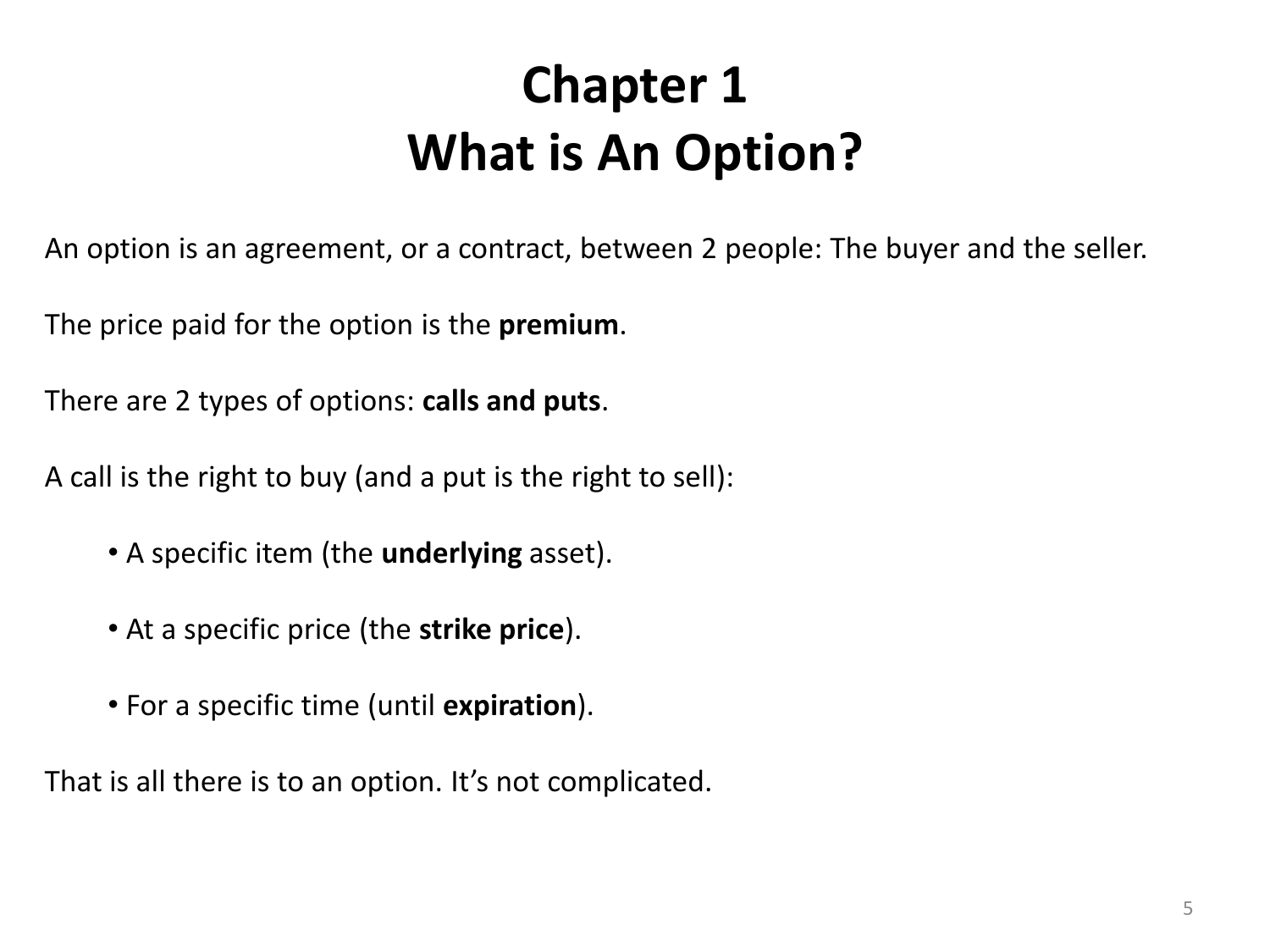If you ever received a rain check at a supermarket, then you've used a call option. The rain check gives you the right to return to the store to buy a certain item at a sale price. The rain check is good for a short period of time.



The premium is zero, because you received the rain check for free. The underlying is the item on sale. The strike price is the sale price. The expiration is the last day the rain check is valid.

Rain checks are very simple items. Stock options are no more complicated than that.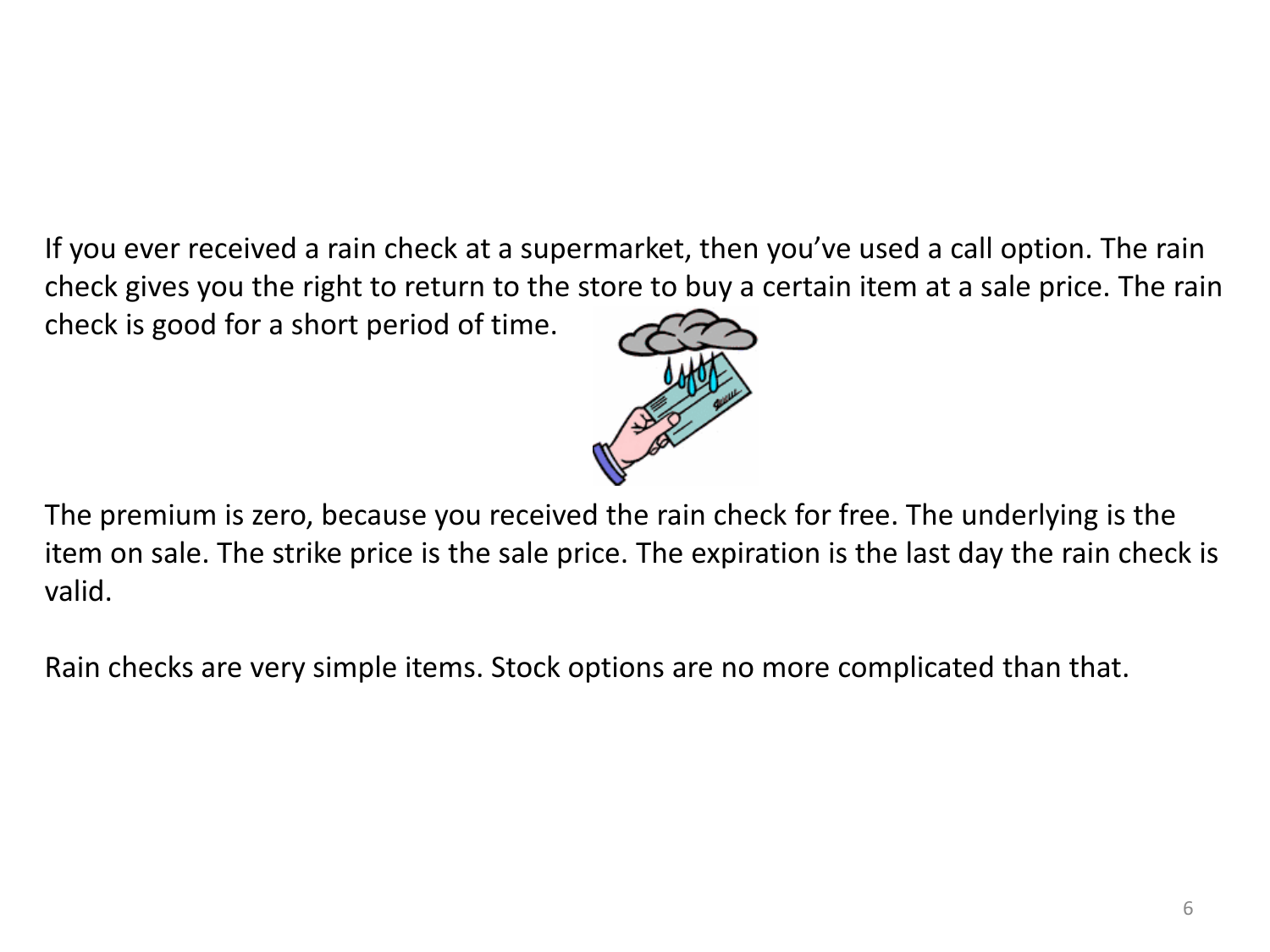## **Chapter 2 How Does An Option Work?**

An option owner has **rights.** An option seller has **obligations.**

A call owner has the right to buy the underlying by paying the strike price. But, he/she does not have to do so. There is no obligation. If the option owner chooses to do what the contract allows, then he or she is said to **exercise** the option**.**

An option seller has no control over when, or if, the option owner exercises the option. If the owner does exercise, then the seller is **assigned an exercise notice** and is obligated to honor the conditions of the contract:

- The call seller sells 100 shares of stock and receives the strike price per share
- The put seller buys 100 shares of stock and pays the strike price per share

How does an option work in our everyday lives? When you return to the supermarket to use the rain check, you are exercising your call option. When you hand it to the cashier, that is the store owner's notification that he/she has been assigned an exercise notice and must sell the underlying at the strike price.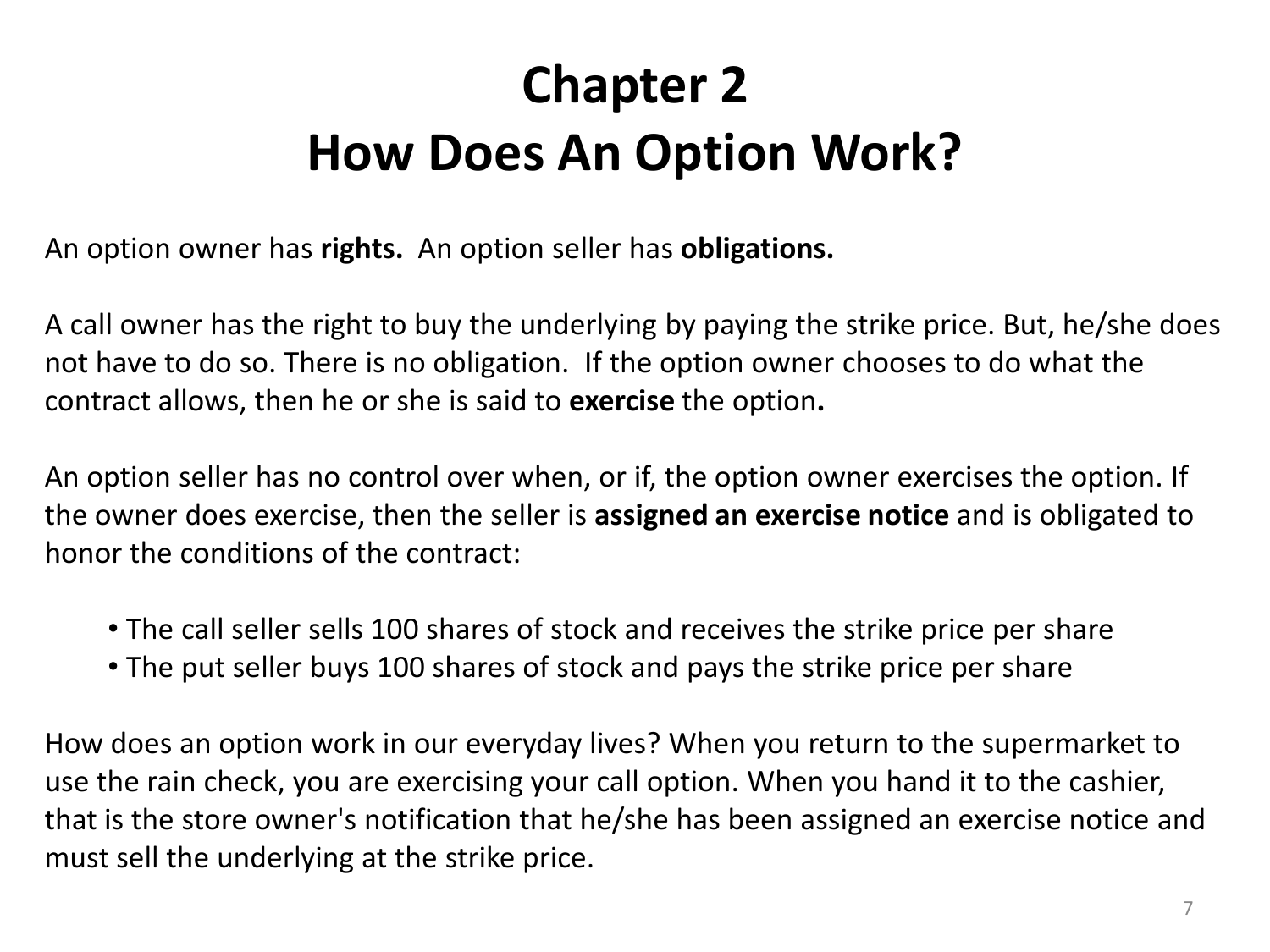# **Chapter 3 Buying Selling, Exercising Options**

When you use options in the stock market, the underlying asset is 100 shares of stock.

When you enter an order to buy or sell options, your broker sends it to one of the options exchanges where the order is executed. This is the same method used to buy or sell shares of stock.

If you ever elect to exercise an option, notify your broker, who takes care of the rest of the process for you.

If you sell an option and later are assigned an exercise notice, it's your broker who notifies you (before the markets open for business the following morning).

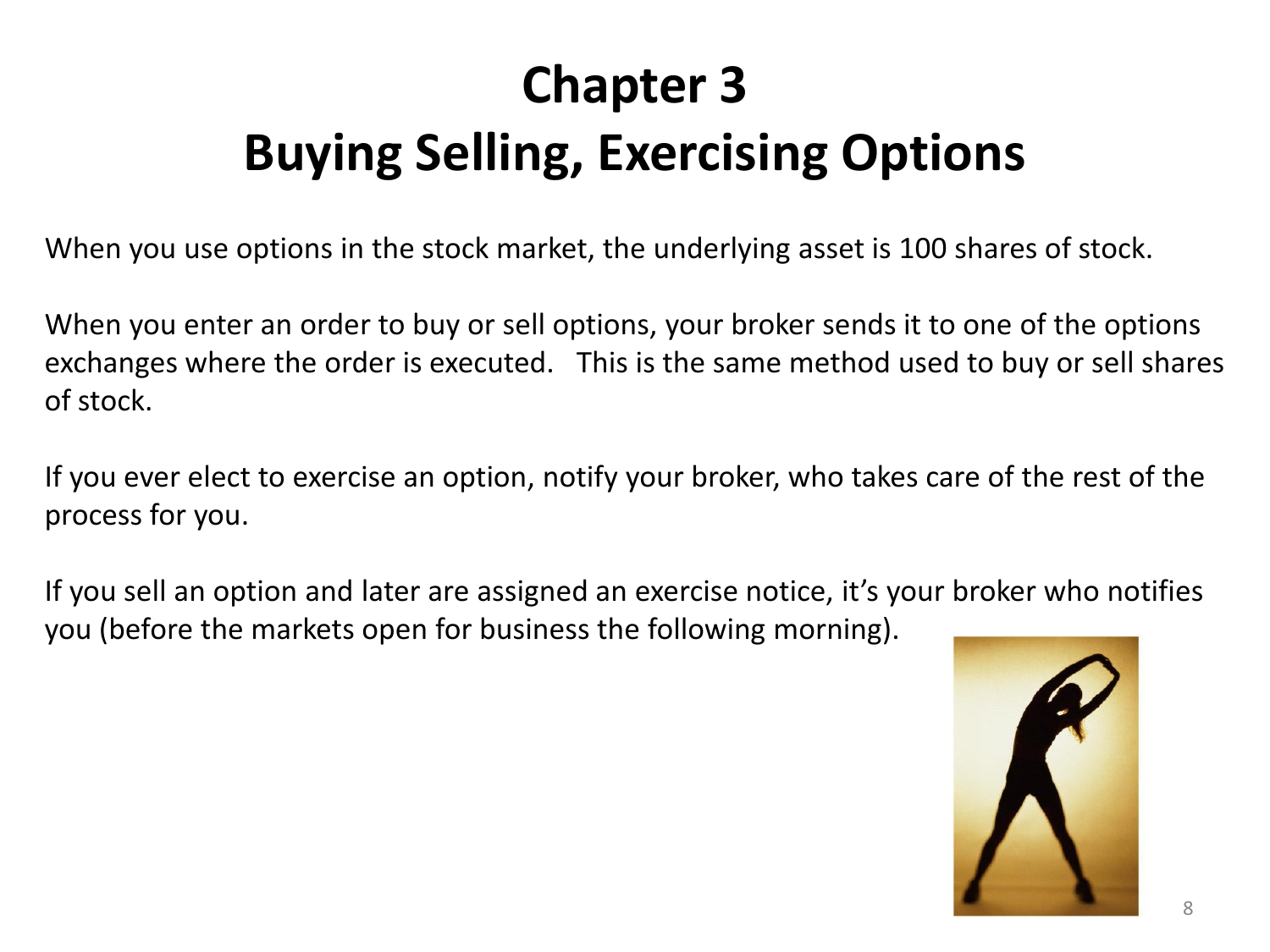#### **Chapter 4 Getting Started**

You must have a brokerage account before you can trade options. If you don't already have one, several good brokers are available.

Because trading options is not for everyone, it's a good idea to read an educational pamphlet before you begin trading: **Characteristics and Risks of Standardized Options**.

Your broker will send a copy, but it's also available online: <http://www.optionsclearing.com/publications/risks/riskchap1.jsp>

You must open a margin account. Don't let this concern you, because it's a requirement for options trading. A margin account allows you to borrow money from your broker, but you don't have to do so.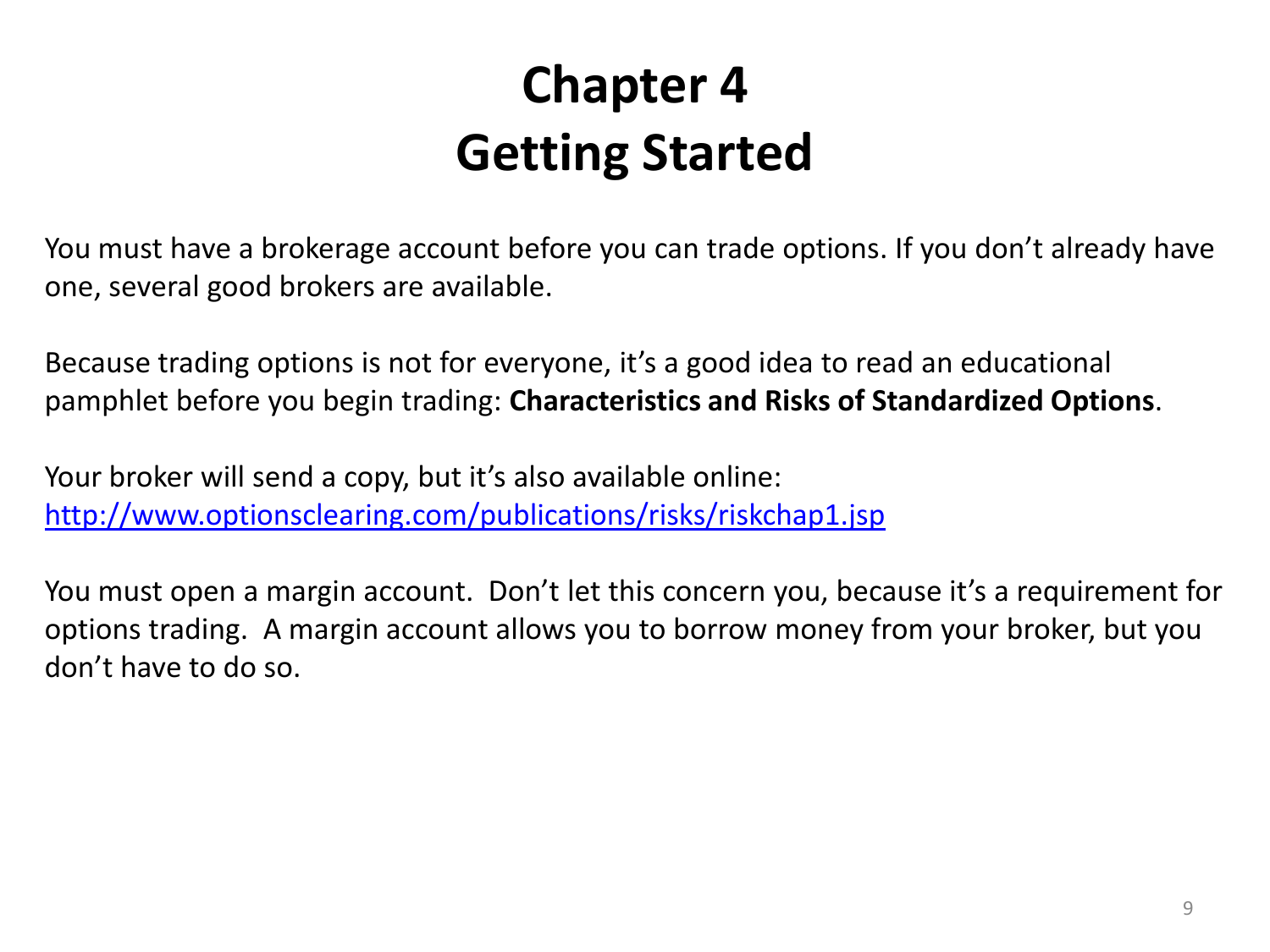#### **Chapter 5 Option Books**

If you want to learn more about options, there are many books on the subject. Visit your local library, bookstore, or browse Amazon.com.

I've written [three books s](http://www.mdwoptions.com/3Books.html)pecifically for the options beginner, the most recent is The Rookie's Guide to Options.

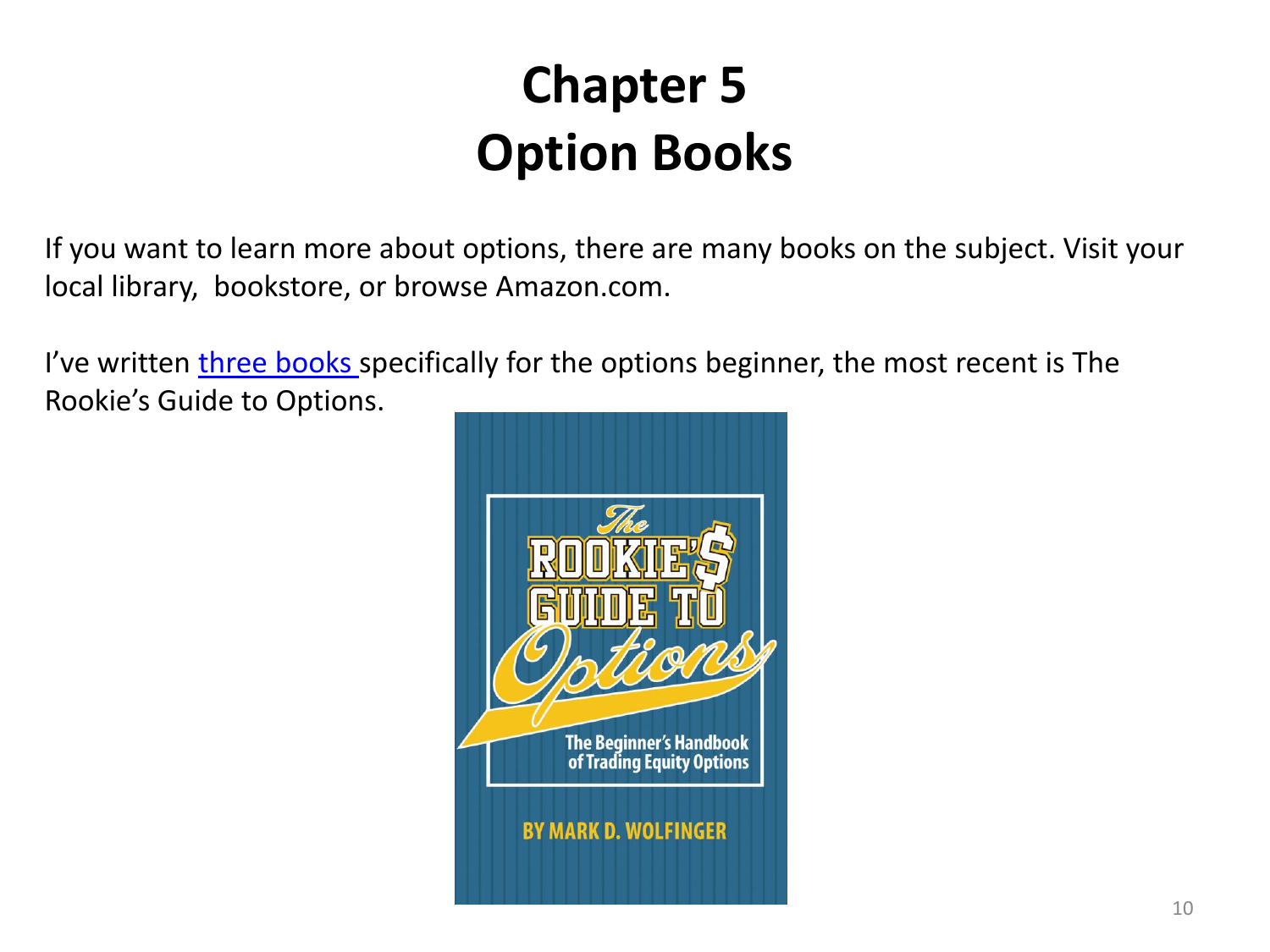# **Chapter 6 Trading**

When trading options, you require a source of option quotes and your broker should provide them. If that doesn't work for you, get quotes from one of the options exchanges.

CBOE: <http://www.cboe.com/DelayedQuote/QuoteTable.aspx>

#### **Fair value of options**



An option can be described in mathematical terms and it's possible to calculate a theoretical, or fair, value for an option. Fortunately it's unnecessary to get involved with the math because calculators are available to do the work.

One such calculator can be found at my web site: <http://www.mdwoptions.com/OptionCalculator.html>

Or use one provided by the CBOE (Chicago Board Options Exchange): <http://www.cboe.com/LearnCenter/OptionCalculator.aspx>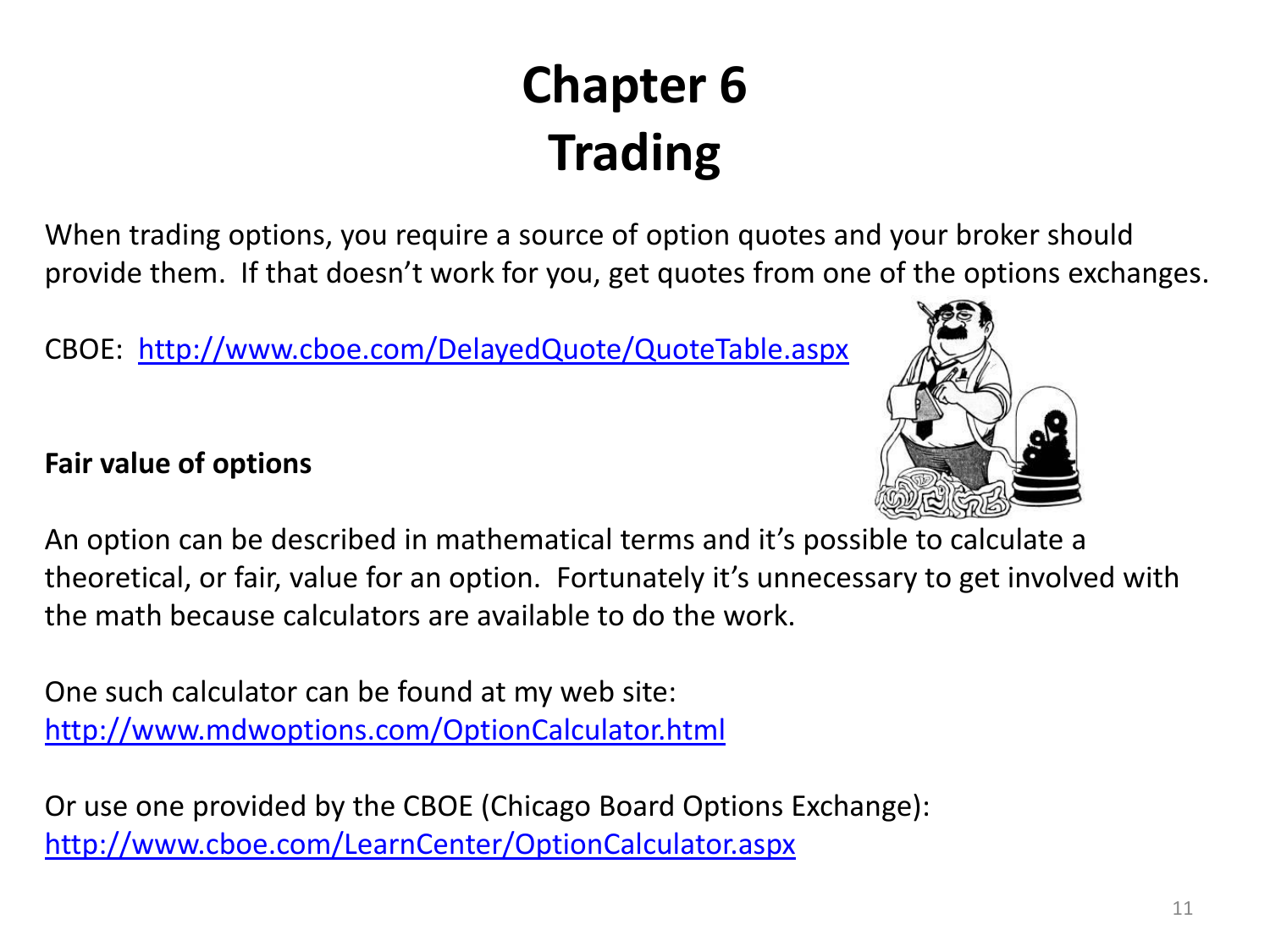To use the calculator, you must have some idea of the inputs used in the calculation. They are:

- Stock Price
- •·Strike Price
- **Volatility**
- Interest Rate
- Dividend
- Days remaining before expiration

The only one of these terms that should be new to you is 'volatility.' In simple terms volatility is a measure of the tendency of a stock to experience price change. Stocks that have frequent, large price changes are volatile and their options trade at much higher prices than options of stocks that don't move much.

Volatility is very important to options traders and a more thorough discussion is available [here.](http://www.mdwoptions.com/volatility.html)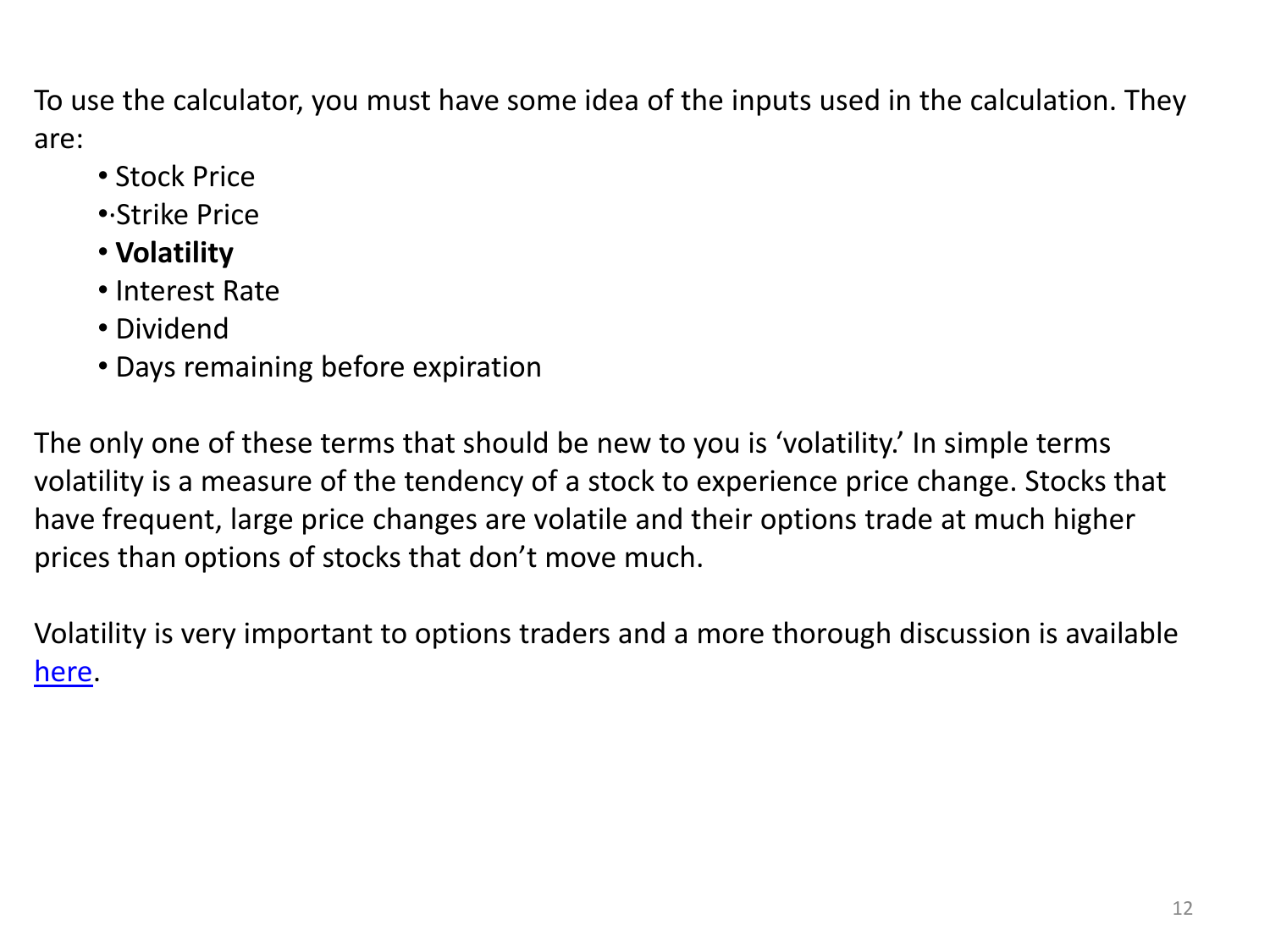#### **Chapter 7 Option Strategies**

Options are versatile and there are many ways to use them. Some are highly speculative. Some are conservative. I recommended that you learn conservative strategies when you begin trading options. Later, if you must, you can attempt other methods.

I believe that conservative strategies are so beneficial in helping you earn additional profits from your investment portfolio, that I not only highly recommend them, but stress them in my [books.](http://www.mdwoptions.com/3Books.html)

You can find detailed instruction on how to adopt, and manage, my favorite strategies in The Rookie's Guide to Options. Or you can visit my [blog](http://blog.mdwoptions.com/options_for_rookies/) and get started with short discussions on various strategies. In the right-hand column, click on the strategy you want to read about.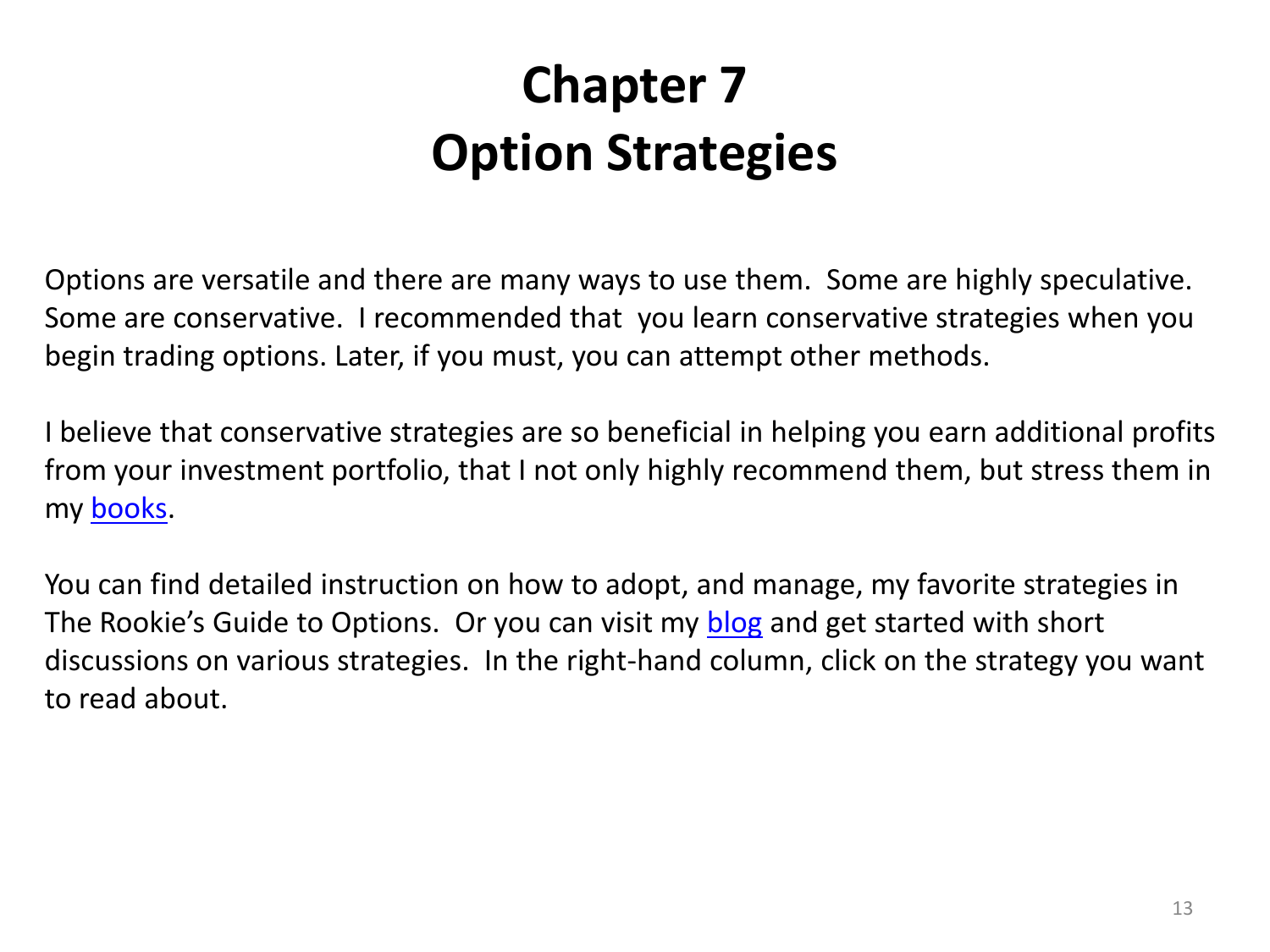#### **Chapter 8 Conclusion**

The material presented in this eBook is meant to be an introduction to the options universe. If this is your first time you have encountered options, you have much to learn before being ready to use real money to buy or sell options.

Continue to read and learn. Ask your broker to open a paper trading (practice) account in which you can gain option trading experience, using play money.

More information is available:

- Library
- Bookstore
- Ask your broker
- [http://www.mdwoptions.com](http://www.mdwoptions.com/)
- [•](http://blog.mdwoptions.com/options_for_rookies/) http://blog.mdwoptions.com/options for rookies/

Good trading!

This information was provided with the sincere hope you become interested in learning more about using options wisely.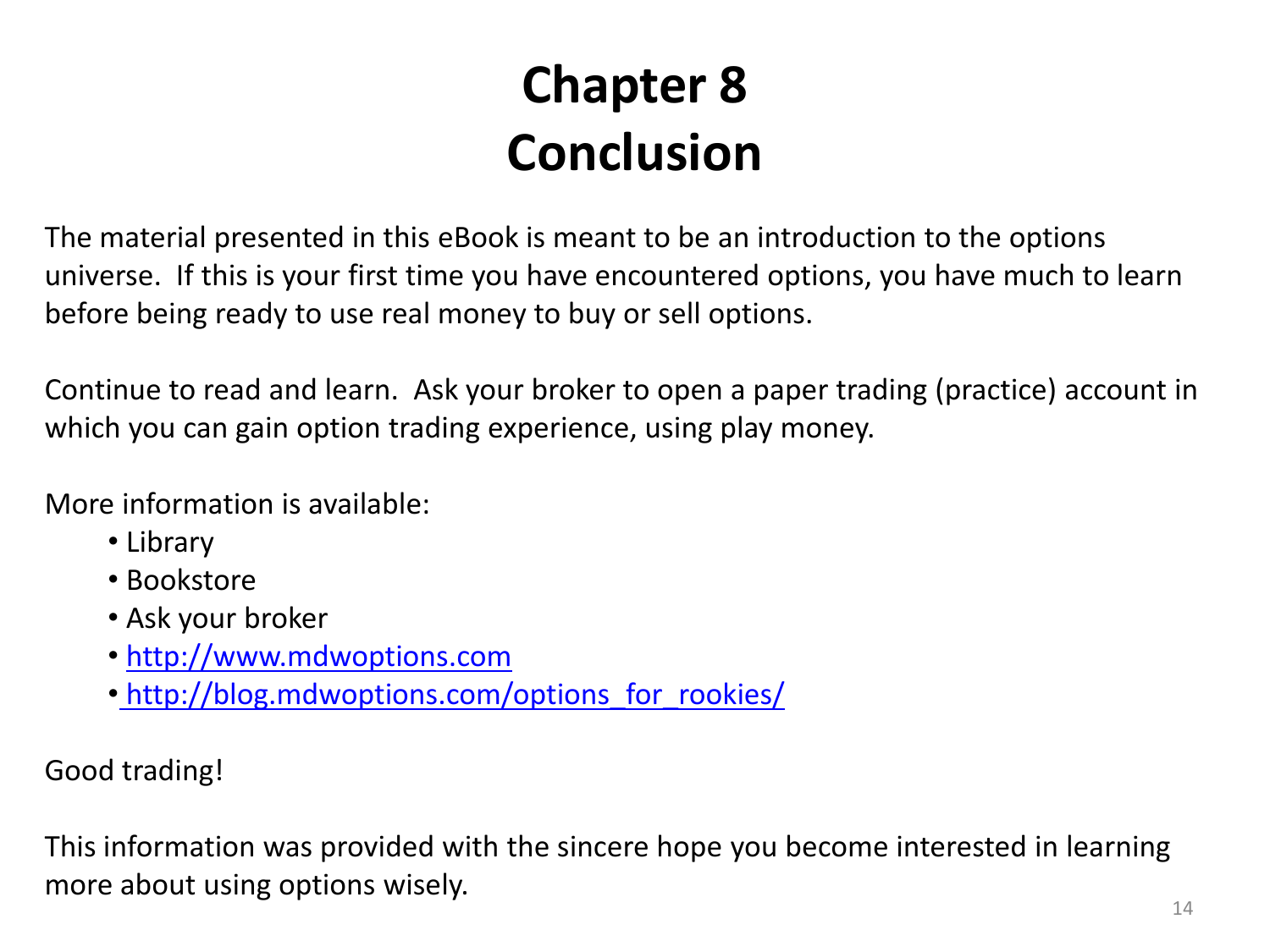

**Premium –** The price of an option

**Call –** An option contract giving its owner the right to buy the underlying asset at the strike price for a specified period of time

- **Put -** An option contract giving its owner the right to sell the underlying at the strike price for a specified period of time
- **Underlying –** The item the call owner may buy and the put owner may sell
- **Strike Price –** The price at which the option owner may buy or sell the underlying
- **Expiration –** The day, after which an option is no longer a valid contract
- **Rights –** Attributes given to the option owner
- **Obligations –** Attributes accepted by the option seller

**Exercise –** The process by which an option owner does what the contract allows **Assigned –** Notification that the option owner has exercised rights and you are now required to fulfill the conditions of the contract